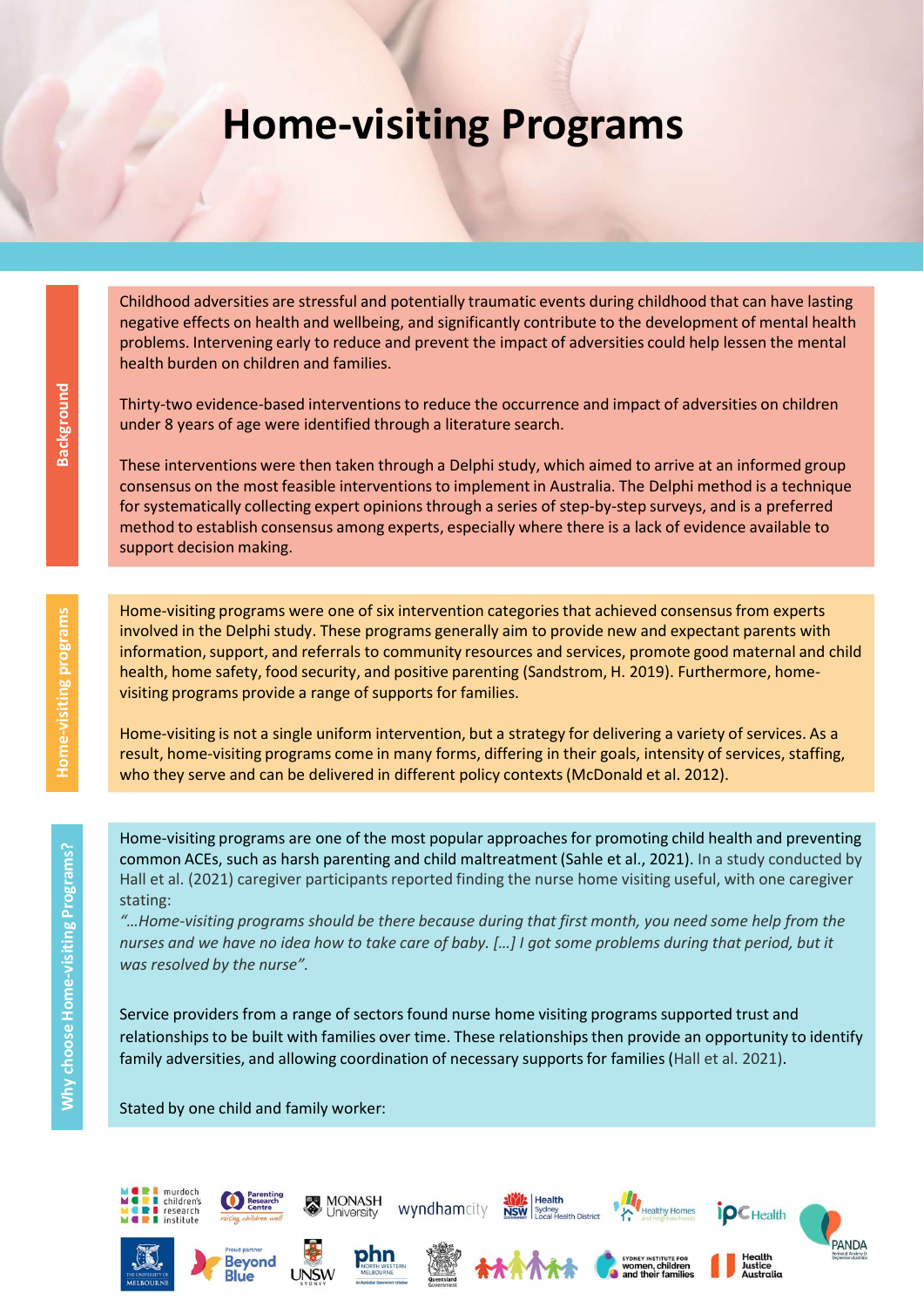## Home-visiting Programs

"When the nurse visits she gets the vibe of the house or she gets to know the environment. She might not get a clear picture in the first visit or so, but if she's on her third visit she would have a better idea to sense the situation, if things are going well or if mum needs an extra support or to help in the best possible way." (change to black text). det a clear picture in the first visit or so, but if she's on her third visit she would have a better idea to sense<br>the situation, if things are going well or if mum needs an extra support or to help in the best possible w

Home-visiting programs were endorsed as a priority due to evidence of effectiveness for this intervention to reduce adversity, the program's relevance to the Australian context, and because programs can be tailored to meet the needs of different families.

Three examples of home-visiting programs can be found at Table 1 (see page 3). Alternatively, you can find out more information about these programs as well as other home visiting programs via the website:

No single intervention alone can be expected to effectively prevent family adversity and reduce the impact on child and family mental health. Home visiting programs deliver important parenting support services to families, while also providing the opportunity for nurses to identifying and support the early intervention of No single intervention<br>on child and family me<br>families, while also pro<br>ACEs. nttps://www.cniianoodaaversity.org.au/resources/nor-service-providers/<br>
No single intervention alone can be expected to effectively prevent family adversity and reduce the impact<br>
on child and family mental health. Home vi No single intervention alone can be expected to effectively prevent family adversity and reduce the impact<br>on child and family mental health. Home visiting programs deliver important parenting support services to<br>families,

1) McDonald, M., Moore, T.G. and Goldfeld, S. (2012). Sustained home visiting for vulnerable families and children: A literature review of effective programs. Prepared for Australian Research Alliance for Children and Youth. Parkville, Victoria: The Royal Children's Hospital Centre for Community Child Health, Murdoch Children's Research Institute.

2) Hall, T., Honisett, S., Paton, K. et al. Prioritising interventions for preventing mental health problems for children experiencing adversity: a modified nominal group technique Australian consensus study. BMC Psychol 9, 165 (2021). https://doi.org/10.1186/s40359-021-00652-0

priorities to prevent the occurrence and reduce the impact of adverse childhood experiences. Aust N Z J 34231407.

ACEs.<br>
1) McDonald, M., Moore, T.G. and Goldfeld, S. (2012). Sustained home visiting for vulnerable families and<br>
children's Alterature review of effective programs. Prepared for Australian Research Altilance for Children<br> interventions to prevent adverse childhood experiences and reduce their negative impact on mental health: An evidence based review. Centre of Research Excellence in Childhood Adversity and Mental Health, Melbourne, Australia, 2020 Sandstrom, H. (2019) Early Childhood Home Visiting Programs And Health. Affairs Health Policy Brief. Dol: 10.1377/ hpb20190321.382895.<br>
Health Affairs Health Policy Brief. Dol: 10.1177/00048674211025717. Epub ahead<br>
Af Sahle B., Reavley N., Morgan A., Yap M., Reupert A., Loftus H., Jorm A. Com